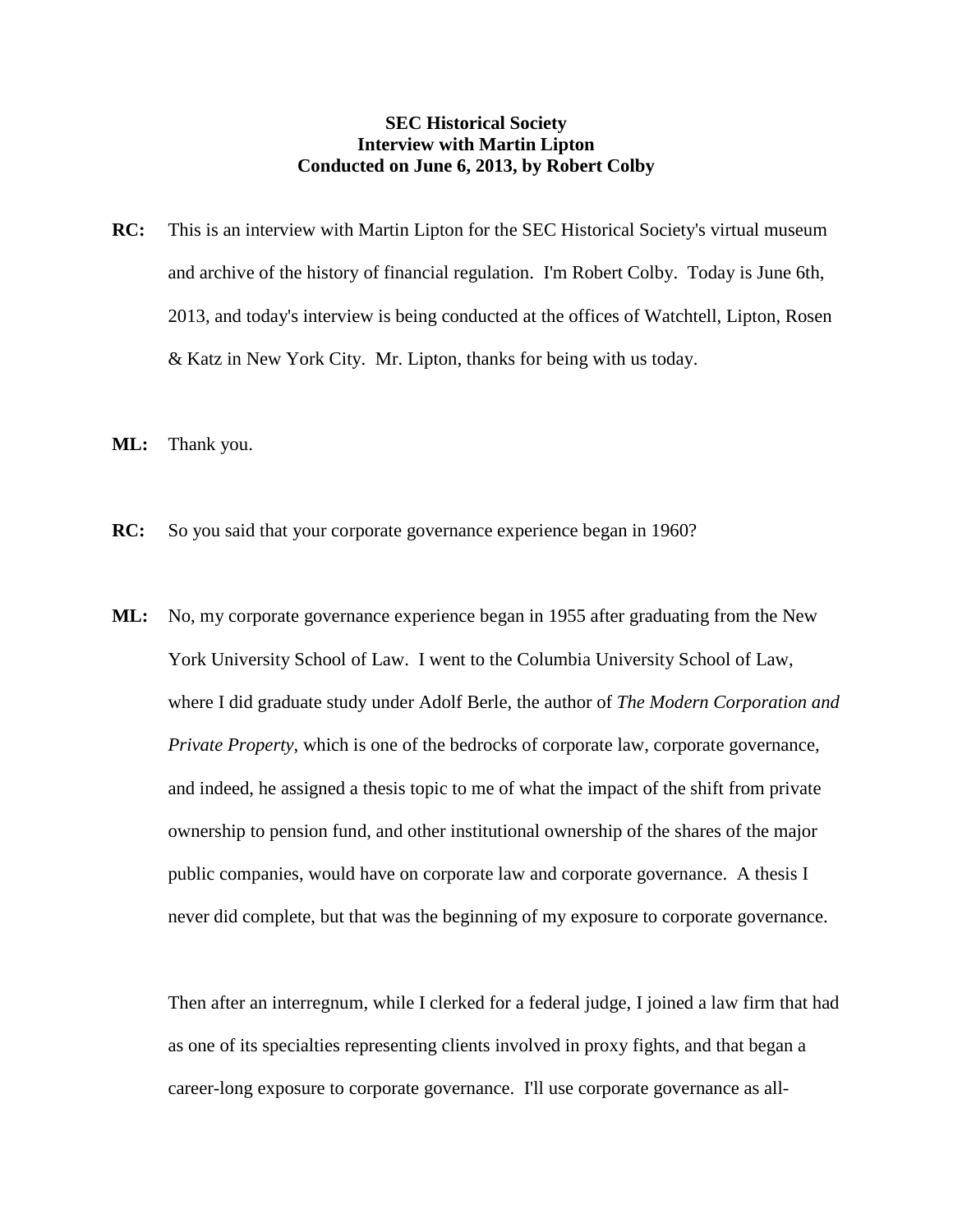inclusive of both corporate governance in the legal sense, corporate governance in the regulatory sense, and corporate governance in the so-called best practices sense.

- **RC:** Now, you founded Watchtell, Lipton in 1965, and from the beginning was mergers and acquisitions the focal point?
- **ML:** Well, yes, from the beginning we had a significant merger and acquisition practice, and also, as one of the first matters that came to us as a new firm, proxy fights. During the 1960s, from '65 to 1970, we had Wall Street exposure and some proxy fight exposure and some merger and acquisition exposure. At the same time, from 1958 until 1978 I was teaching securities regulation as an adjunct professor at NYU Law School. So in large measure, much of my personal activity and a good part of the firm's activity was focused on securities regulation, on M&A activity, and on proxy activity, although the relative amount of proxy activity in that period was quite small compared to what it is today.
- **RC:** Did the Williams Act have any effect on the nature of your business?
- **ML:** It did not have an impact on the nature of our activity really until 1972. I'm straining for memory now, but I think we began to have some significant tender offer activity in '72. I know we did in '73, and then in '74, which you might call the threshold year for hostile tender offer activity, there was a bid by INCO for ESB. That was one of the first times that a major first-line investment house, Morgan Stanley in this case, made a hostile bid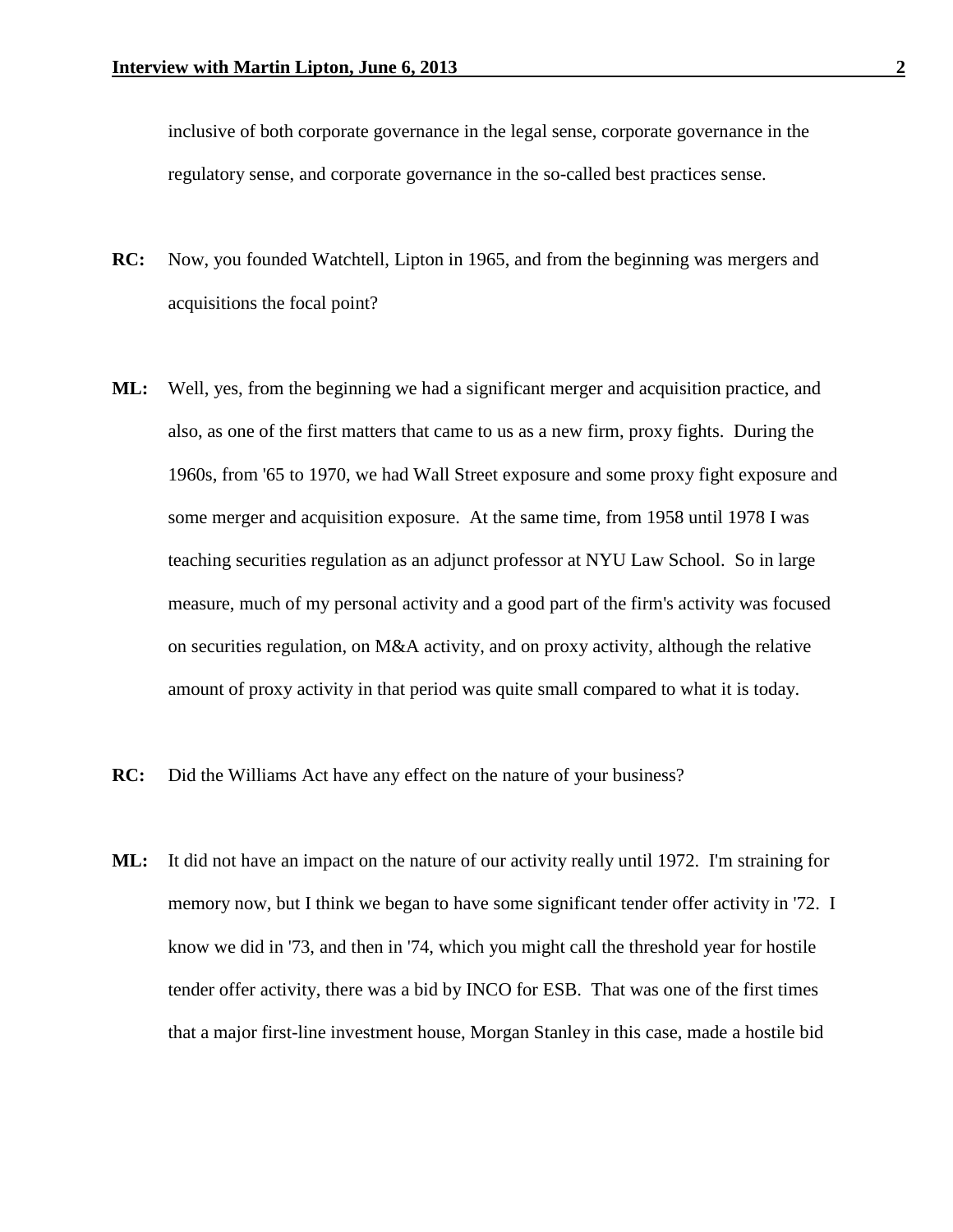on behalf of a major establishment company, INCO, and that had considerable notoriety and attention.

And also in 1974, I was involved as the firm represented Loews Corporation in a hostile bid for the CNA Insurance Company. That became one of the cause célèbres and our success in that takeover led to a number of the investment banks seeking our services in connection with takeovers. And just to go back a bit, I wrote a review of a book on takeovers in the *Michigan Law Review* in 1973, in which I referred to Joe Flom of the Skadden law firm as the person that the arbitrageurs asked about at the very beginning of every deal: "which side has him?" And in large measure, Joe Flom of the Skadden firm dominated takeover activity through 1974.

Nineteen seventy-five was a very significant year in takeover activity, and we were involved in a number of transactions. All of these were basically a tender offer bid that was either resolved through the target by finding a more attractive home, or the target remaining independent either through successful litigation or some other means. But it began to be the major part of our practice to the point where in 1976 *New York Magazine* carried an article called, "Two Tough Lawyers in the Takeover Game," positing Flom in the Skadden firm against Watchtell and myself.

**RC:** Now, I just want to go back. What is causing this to all of a sudden become either more acceptable or just more common, is there a cultural shift happening?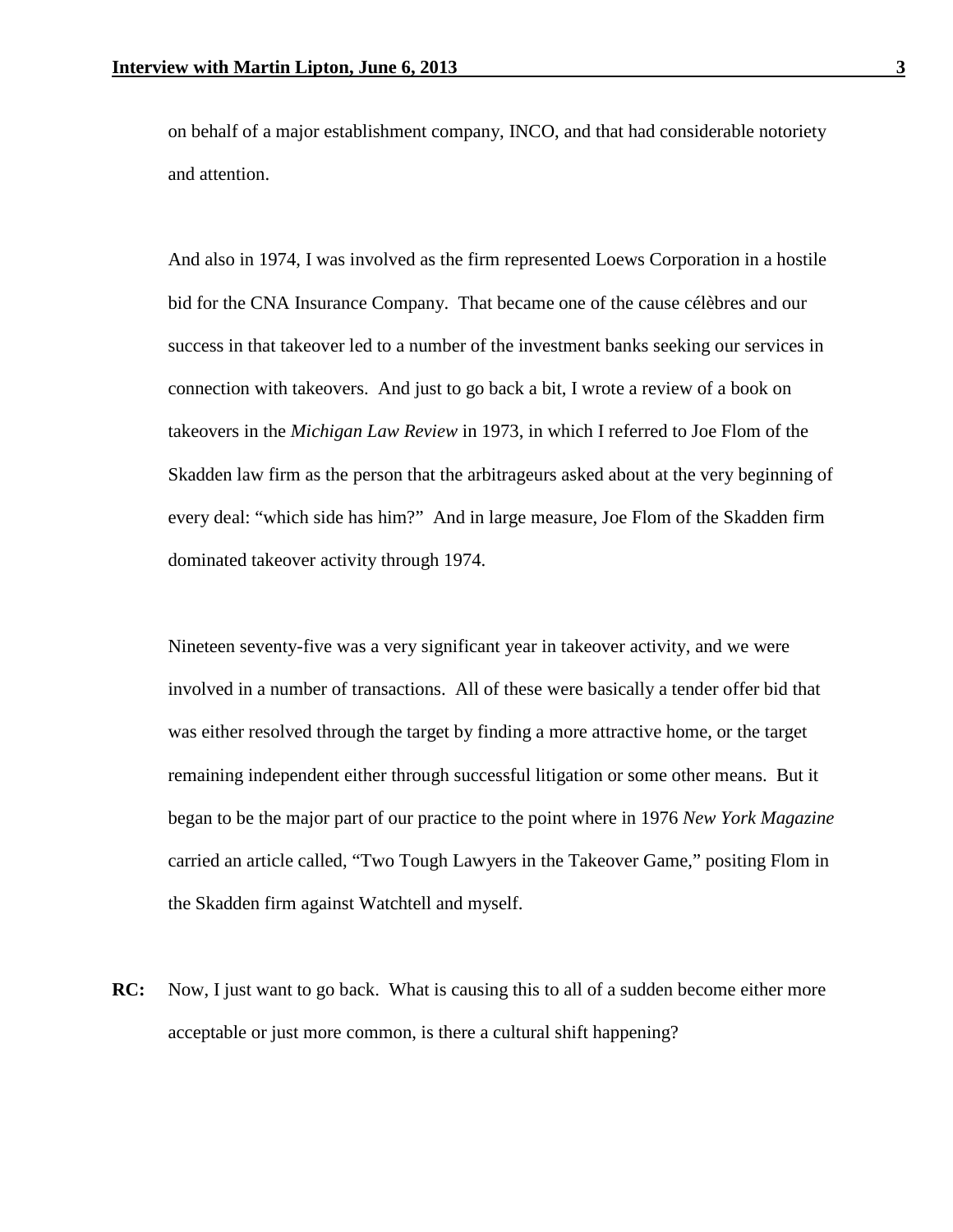**ML:** I think that are several cultural shifts. One was that the passage of the Williams Act itself made it more acceptable, because it was possible to then say look, this is an activity that's regulated by federal law. There's an SEC that regulates this, so there is clearly no real opprobrium to be attached to being involved in this. And of course, as is always the case, market conditions.

When entrepreneurs see an opportunity to make money they're going to pursue that opportunity. The availability of funds to engage in this kind of activity and the difference between market asset value and price with respect to some companies, that are being recognized as being worth far more if they were liquidated than if they continue as a conglomerate were major factors. Various reasons over the years, different factors have come together to either stimulate the activity or retard the activity and there are both internal and external factors.

Through the latter part of the 1970s the activity continued, and then from the standpoint of my connection with corporate governance, in 1979 the American Express Company made a hostile bid for McGraw-Hill. Up until that point there was no real agreement as to the legal ability of a board of directors to reject an all-cash premium bid for the shares of the company. Wachtell Lipton had been giving opinions that it was within the business judgment of the board of directors to reject a takeover bid, and in academia there was very substantial thought that the board didn't have that power.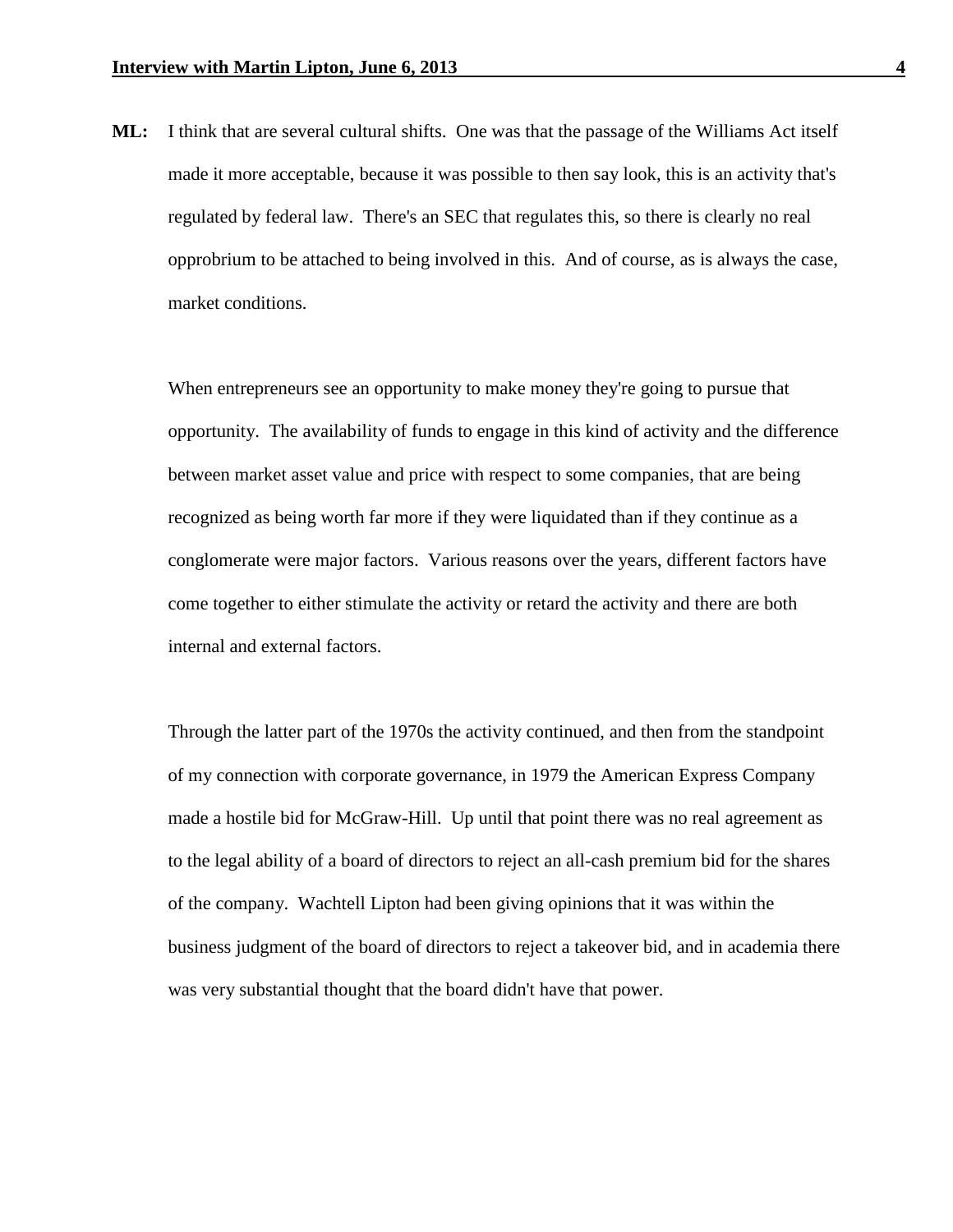In any event, the McGraw-Hill board asked us for a formal written opinion with respect to their ability to exercise their business judgment to reject an all-cash premium bid. We did a great deal of research and of course, found no direct precedents, and it ended up that ultimately we decided to give the opinion based on analogous precedents and I wrote an article called "Takeover Bids in the Target's Boardroom" which provoked a debate that continued until 1985, when it was decided by the Supreme Court of Delaware in the *Unocal* case, which cited that article for authority, that the board of directors had the ability to exercise their business judgment in connection with a takeover bid.

Meantime, in the period from '79 to '85, there was a great deal of activity, much of it fueled by junk bonds and the development by Drexel Burnham of the "highly confident letter" which facilitated making hostile takeover bids. And during this period, from say, '75 to '82-'83, there was a lot of activity and we were heavily involved in promoting state takeover statutes to make it easier for the target of a hostile bid to defend.

And there was what I would call substantial development in terms of litigation designed to stop takeover bid becoming more and more difficult, which led ultimately in 1982 to my coming up with the idea of what today is called the Poison Pill but was originally called the Warrant Dividend Plan. In September of 1982 I wrote a memo, one that circulated first in the firm and then generally, describing the Warrant Dividend Plan and how it could be used to stop a hostile takeover.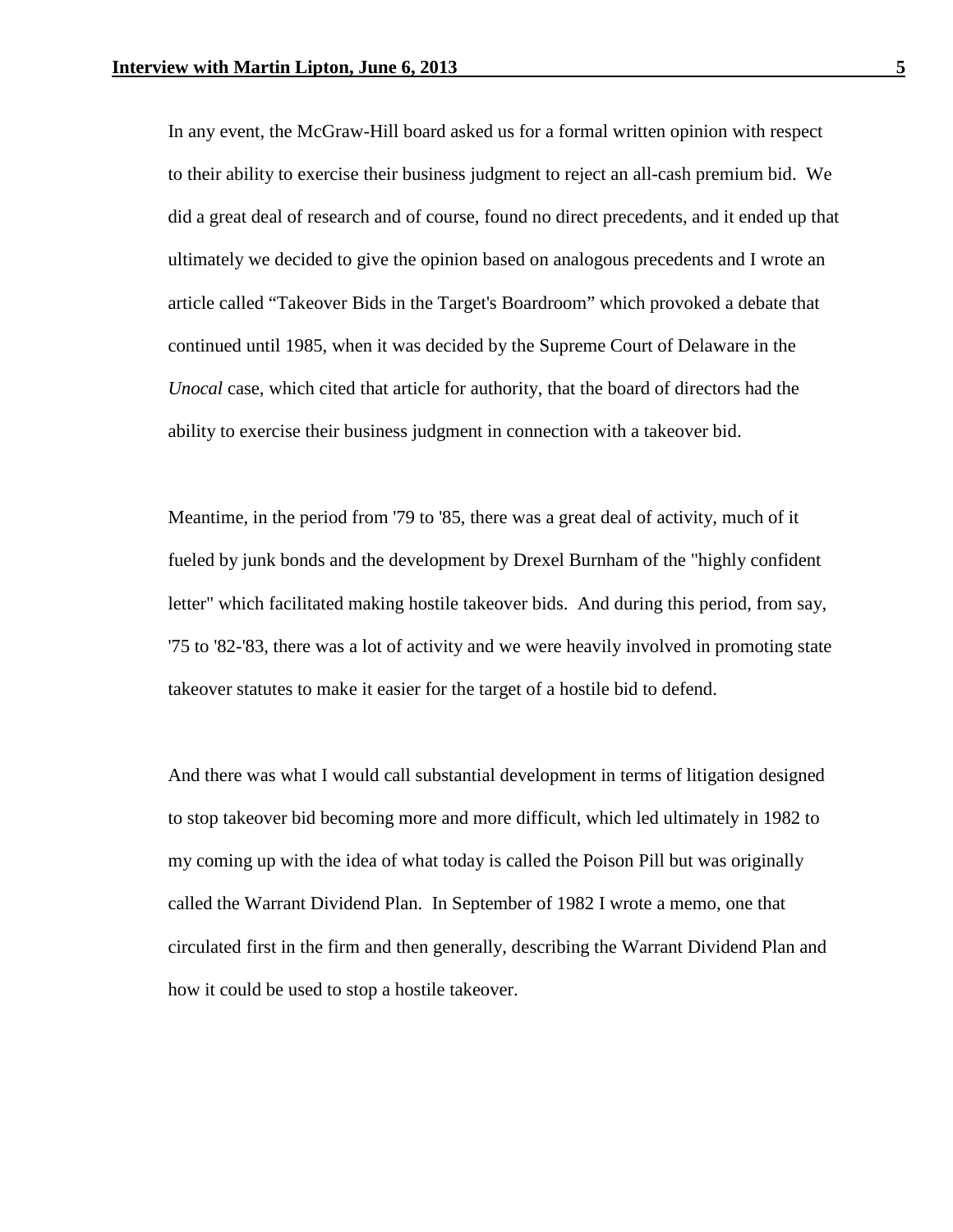- **RC:** Now, you had said that in the late seventies many of the hostile takeover attempts failed either because the companies found a white knight or they were able to defeat it. Are there developments that made them more successful?
- **ML:** Less successful. Litigation became more and more difficult, because the courts began to feel that the litigation based on antitrust charges and on disclosure issues and so on that was designed to stop a takeover bid was not substantive, and courts felt somewhat imposed upon and it became more and more difficult, which led to my frustration at defending companies, and ultimately sparked the idea for the Warrant Dividend Plan, or Poison Pill.

And also during this period, corporate raiders would buy a position in a company and seek to extract greenmail from the company. The combination of activity resulted in 1985, which is clearly the seminal year, in ISS and the Council of Institutional Investors being formed and they began the twenty-eight year process of initiating new corporate governance ideas, petitioning the SEC for adoption of regulations, and publishing policy considerations and voting recommendations based on a view of best practices of corporate governance. That has continued to date.

There appears to be almost a symbiotic relationship between the Congressional committees that deal with this, the SEC, ISS, Council of Institutional Investors, and twenty-five other organizations, National Association of Corporate Directors, association of corporate secretaries, U.S. Chamber of Commerce. I mean there's what I frequently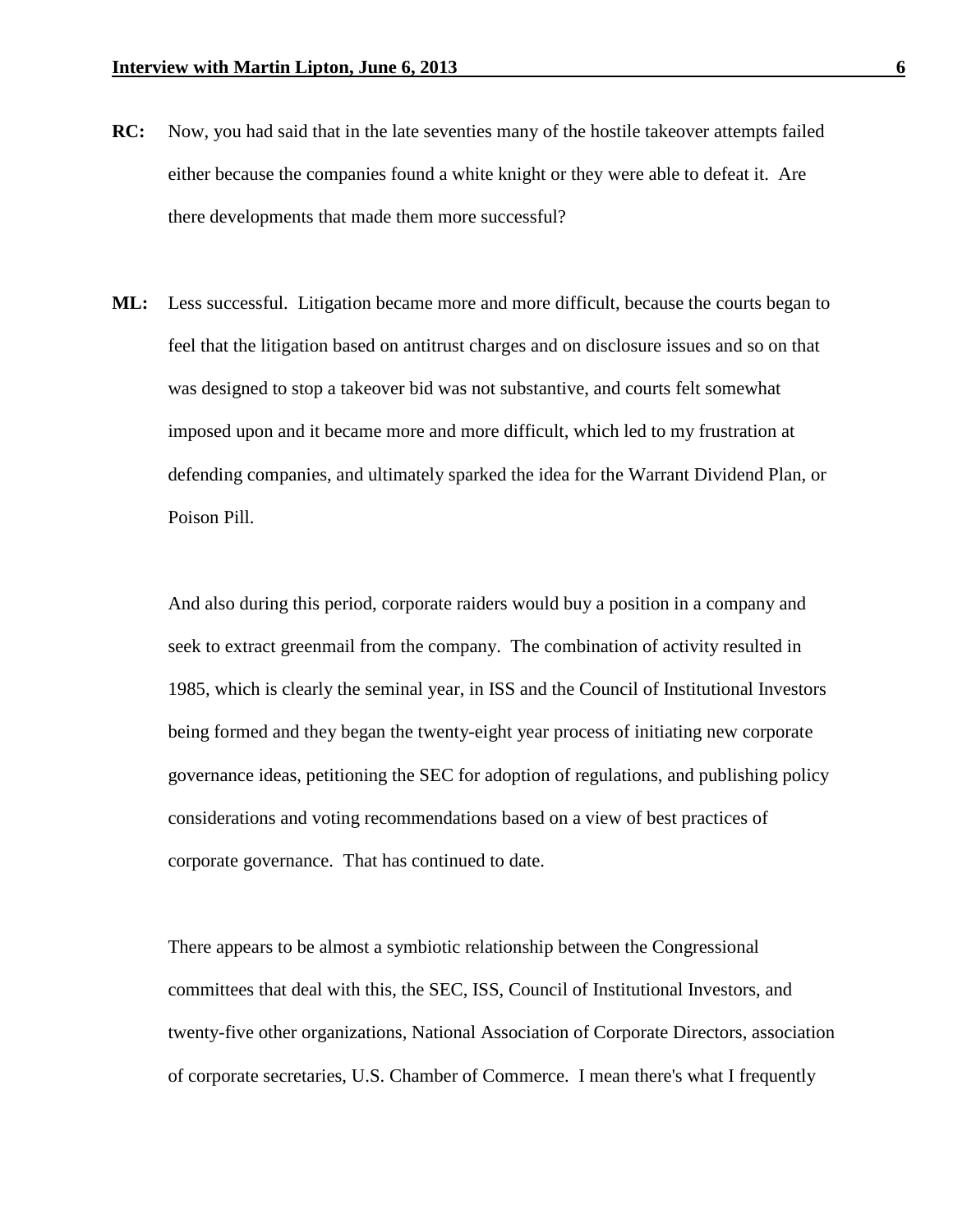refer to as a Washington-centered corporate governance industry working both sides of the street, those who are trying to promote a shareholder-centric set of governance principles, and those who are trying to retain the director-centric set of corporate governance principles.

- **RC:** One of the things that I was in interested in is you worked with the Tender Offer Advisory Committee and promoted legislation to curb abusive takeovers. Can you talk a little bit about that?
- **ML:** Well, I don't know that the Committee really accomplished very much. Refresh my recollection as to the year.
- **RC:** Eighty-three.
- **ML:** Eighty-three, the change in the offer period from ten days to twenty business days became effective in '81, and I think in large measure nothing substantive came about. Subsequent to that, I don't think the Committee, which wrote a report, really had much impact on tender offer regulation or takeovers. The next thing that happened, was the 1985 period but almost immediately after that, by '87, the insider trading scandals came along, basically as a result of takeover activity, at least merger and acquisition activity, where leaking of the information or using the information that was improperly obtained resulted in a number of insider trading prosecutions and so on.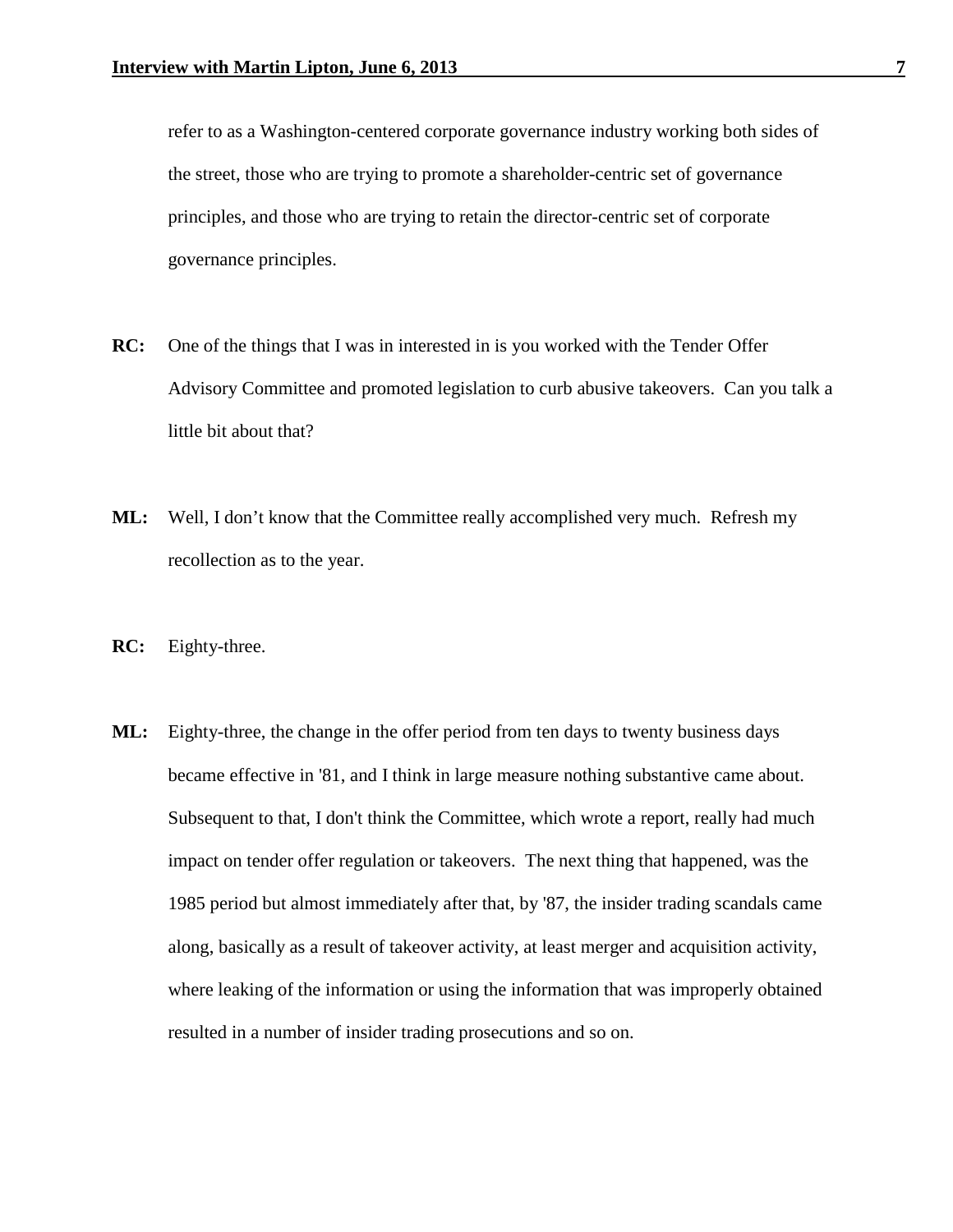So there was this shift. The attention of the SEC shifted dramatically to enforcement and pursuing these insider-trading cases, and then there was what you would call almost a competition between the enforcement division and the U.S. Attorney, particularly here in New York, with respect to pursuing these matters.

I left out that the academic discussions continued apace, and during the period from '79 all the way through the eighties, there was almost a steady stream of considerations by the SEC of requests for regulatory changes, or requests for practice changes and how the staff dealt with hostile tender offers. There was very little proxy fight activity. It was just easier and to some extent less costly to do a tender offer than to run a proxy fight.

We had the collapse in '89, '90, '91, the collapse of the junk bond market, the Savings and Loan Association fiasco, and the creation of the Resolution Trust Company, a marked decline in M&A activity and a focus on the decline of the American corporation's competitiveness. The government created a council on competitiveness and that council had a committee or sub-council on corporate governance, and I was a member of that committee along with Professor Jay Lorsch of the Harvard Business School. He was clearly shareholder-centric at that point, and I was clearly director-centric at that point, but we shared a cab to National Airport one day and he proposed that we write an article, and at first I didn't think we could possibly find a middle ground but we did and we wrote "A Modest Proposal for Improved Corporate Governance" that was published in 1993.

**RC:** And that's based on the competitiveness issue?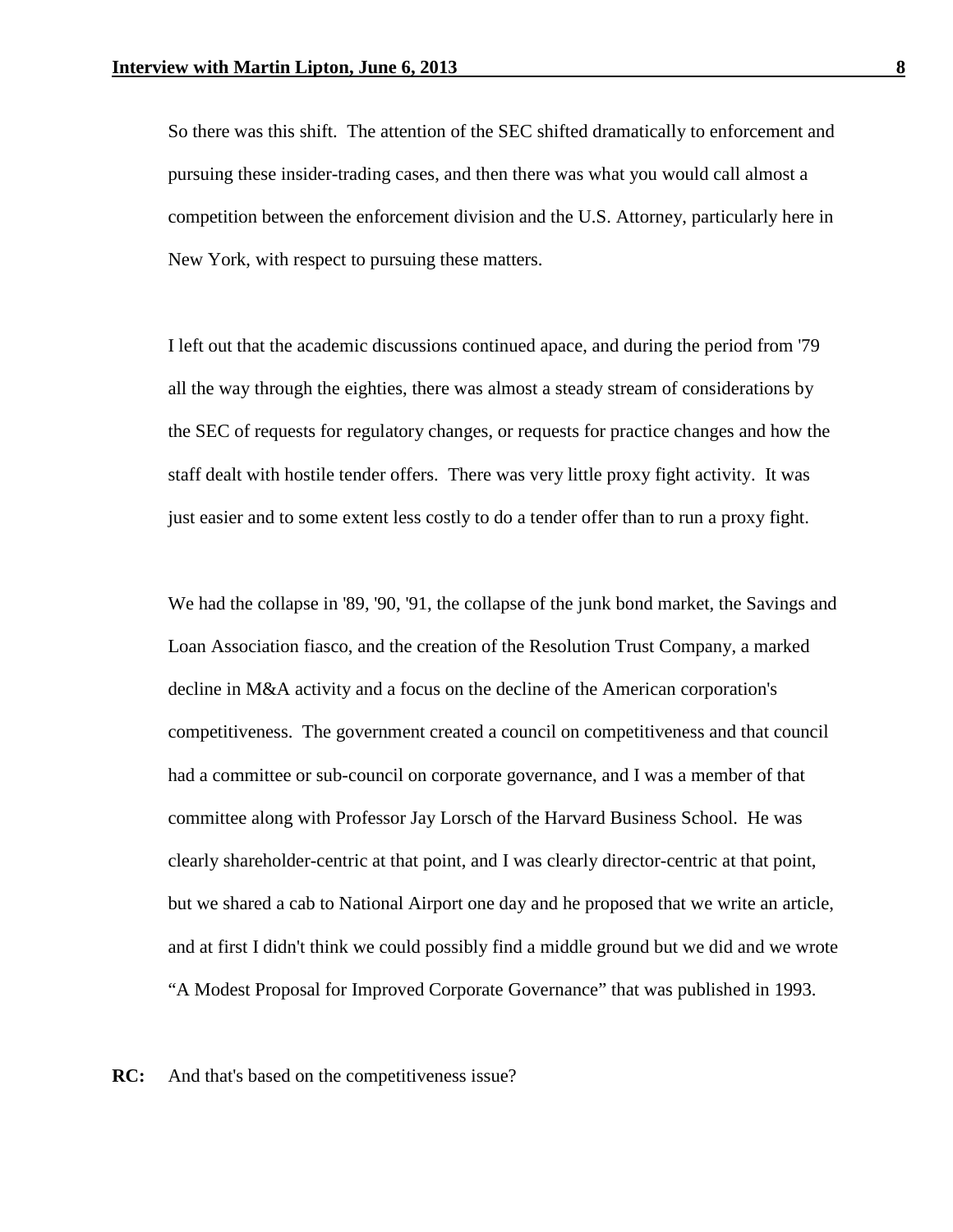- **ML:** Well one of the things that was being raised was whether poor corporate governance was responsible for decline in American competitiveness. The General Motors situation sort of became dominant at that point; GM removed the CEO, and separated the role of CEO and Chairman. A number of companies adopted corporate governance guidelines which in large measure were based on the "Modest Proposal" article. Those guidelines, which came into play in 1993, started the best practices concept of corporate governance, and in large measure they've been added to each year since.
- **RC:** What were the main issues that you and Professor Lorsch saw and thought most needed to be addressed?
- **ML:** Independence of the directors, the focus of the agenda, having committees that focused on compensation, nominations, a truly independent and expert audit committee; the usual, nothing that today would appear out of the ordinary. To some extent, it reflected what the better-advised companies were doing at the time but tied it all together. And we also published a supplement to that article, recommending a lead director, and so from '93 to 2002, I don't know that there were any major developments other than a vast increase in the influence of ISS.
- **RC:** They looked a little bit at executive compensation and proxy access at that time.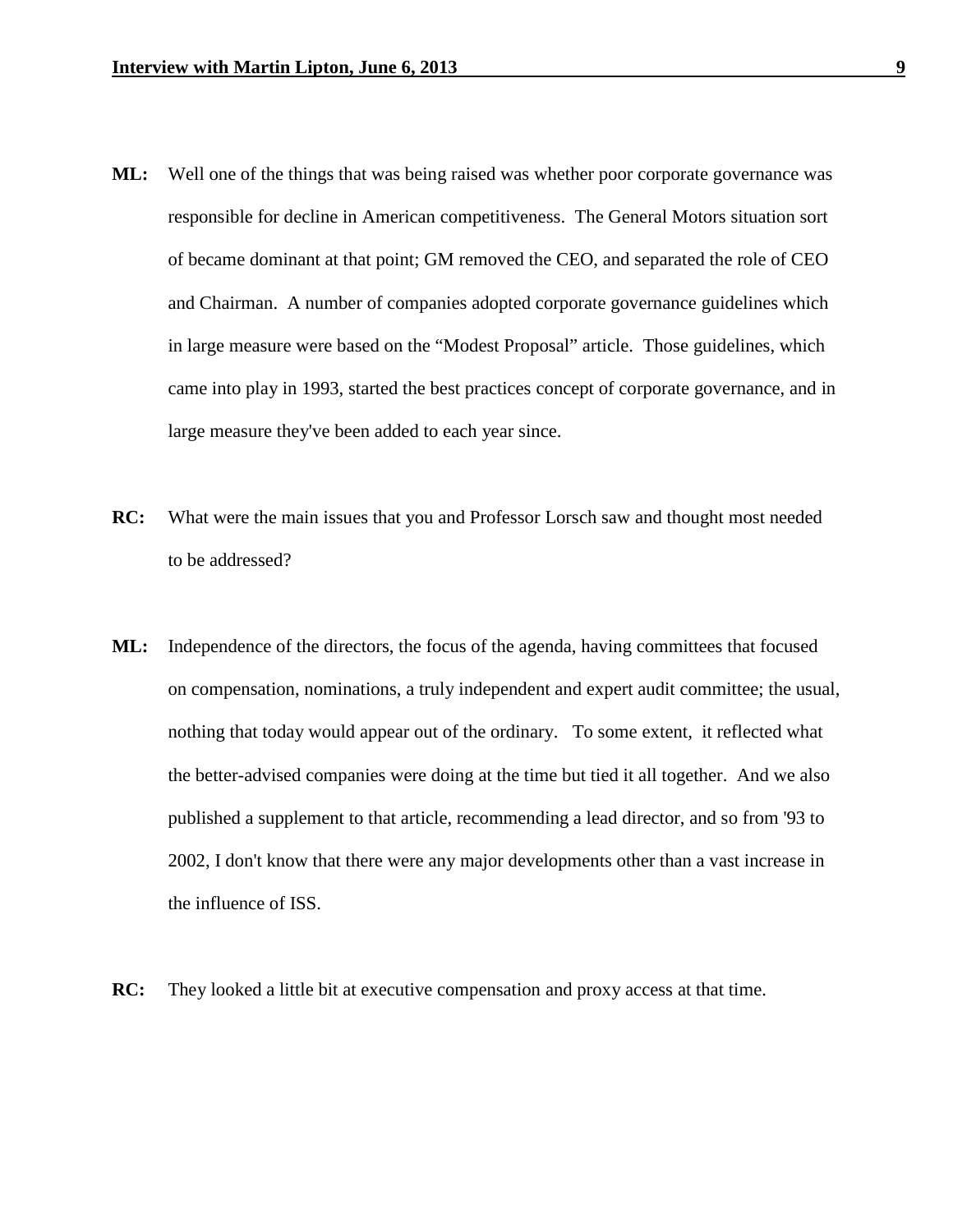**ML:** Right. Now, the SEC was sharpening the disclosure requirements with respect to proxy statements and tender offer disclosure. And actually, in response to some of these things the SEC changed the forms to increase disclosure. But we had this increase in the stock market. Stock prices kept going up and up and up, and there was this great rush of hot IPOs in what was referred to as the TMT securities, telecom, media, and technology, and of course we had the "Millennium Bubble" collapse in the market. And as is always the case with the collapse of bubbles, scandals come about and so we had Enron, WorldCom, and all the scandals that broke in 2001, 2002, at which point the SEC required the stock exchanges to adopt corporate governance rules. I served as both counsel and a member of the NYSE Governance Committee, and I was concurrently the chair of the Legal Advisory Committee of the Stock Exchange. The proposed rules were published in 2002 and they were approved by the SEC in 2003.

In effect the SEC, through requiring the New York Stock Exchange and NASDAQ to adopt corporate governance rules that every listed company had to comply with federalized a major area of corporate governance. So the SEC, through that means, had for the first time moved from what was fundamental disclosure regulation to substantive regulation of corporate governance. Previously, to the extent the SEC had an impact on corporate governance it was through disclosure, and it could be a significant impact because if you're doing something that doesn't look so good in the light of day you usually stop doing it.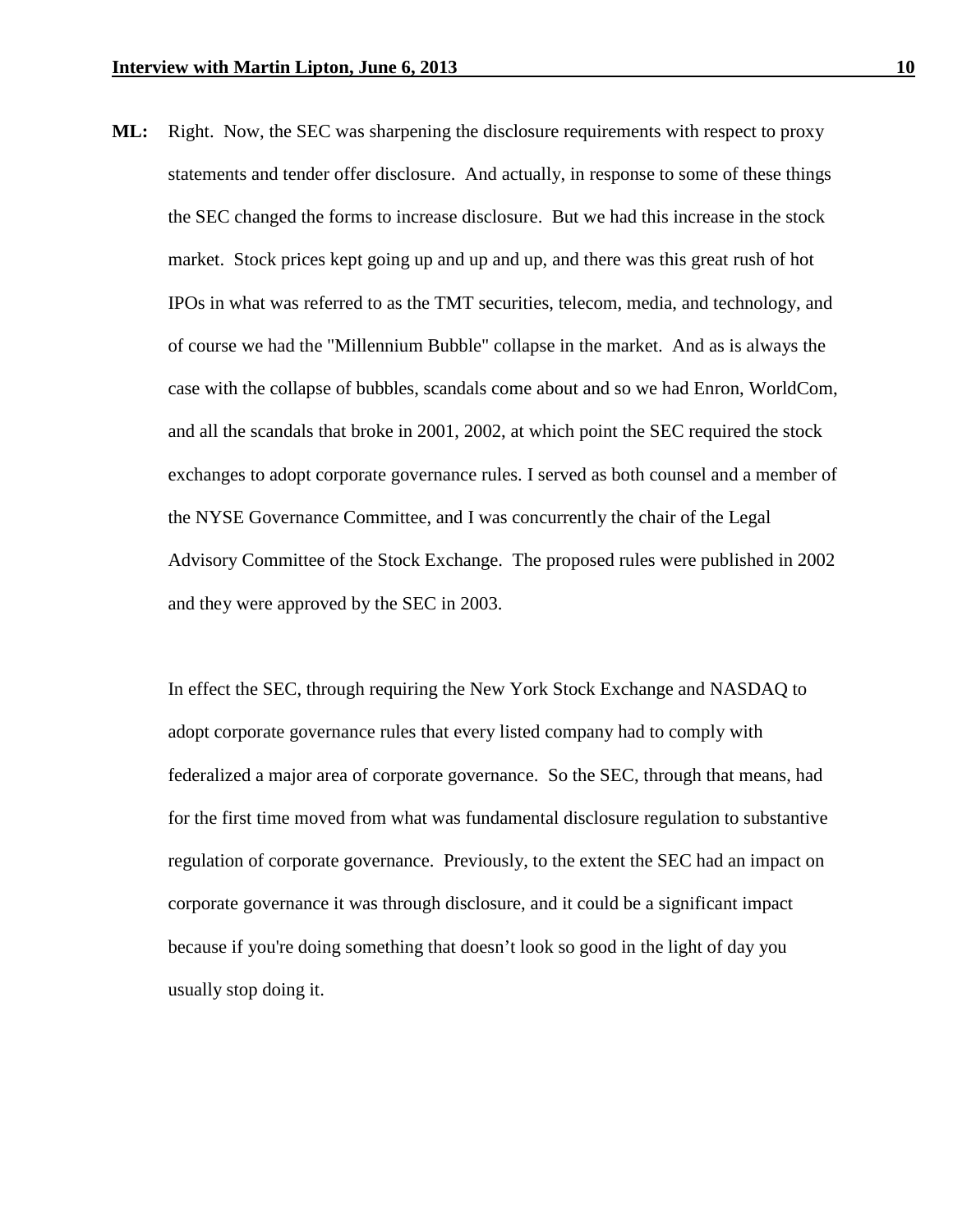So it did have an impact, but the real impact came about with the stock exchange rules, which were concurrent with Sarbanes-Oxley. What had happened actually, is that Sarbanes-Oxley was pending for a couple of years in Congress and getting no place when Enron and WorldCom came along, so the SEC's oversight of the stock exchanges with respect to their rules kind of paralleled Sarbanes-Oxley, and Sarbanes-Oxley actually was enacted before the stock exchange rules actually became effective. They had been published, but not effective. And then obviously Sarbanes-Oxley added to the power of the SEC with respect to substantive governance as distinguished from governance through disclosure.

- **RC:** Now, before Sarbanes-Oxley the functional rules of corporate governance are almost entirely left to the states.
- **ML:** That's right, yes.
- **RC:** So this is really an unprecedented federal incursion into corporate governance.
- **ML:** This was the first time that the federal government really started to regulate corporate governance, and it's almost coincidental that it was simultaneous or concurrent with Sarbanes-Oxley.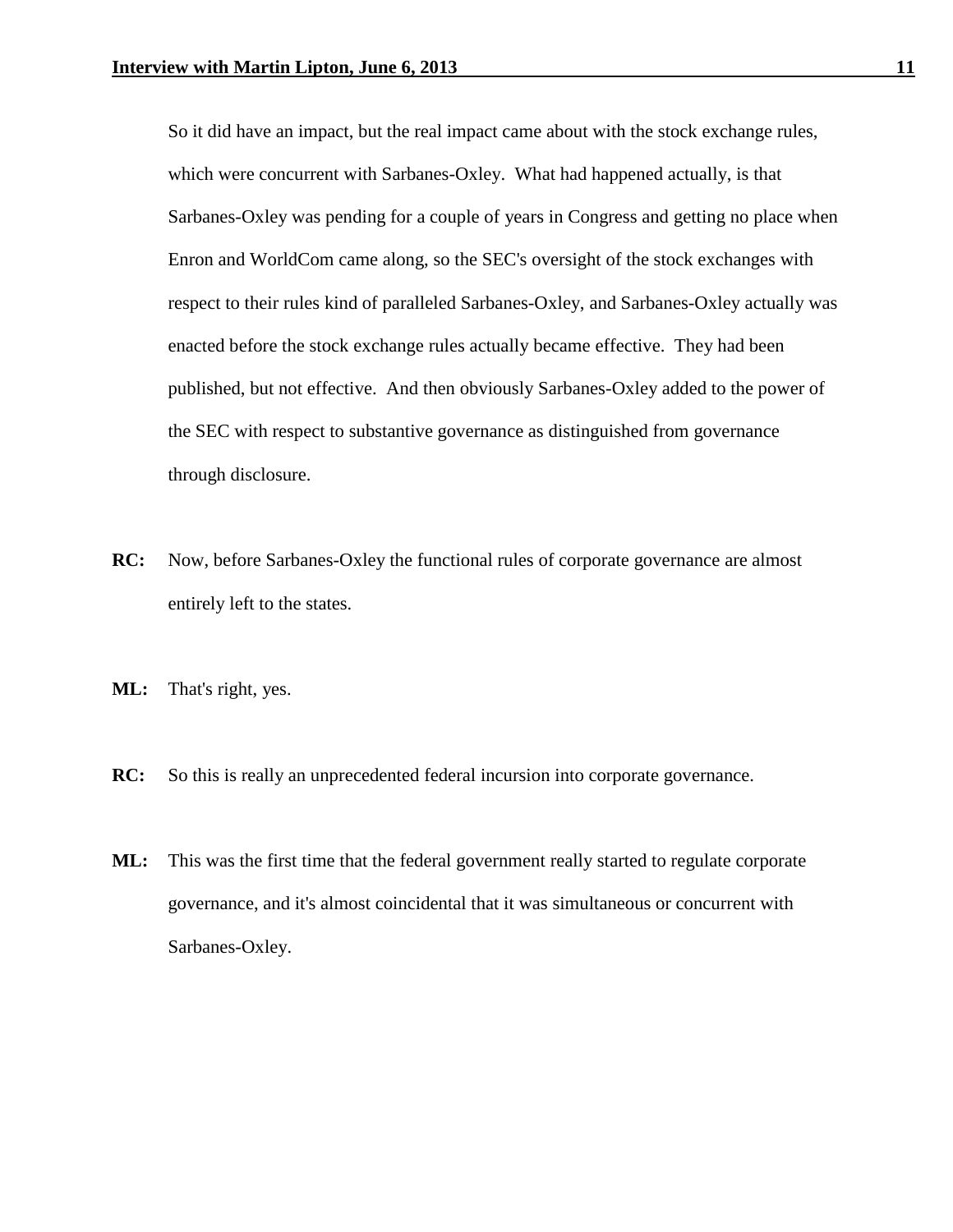- **RC:** Okay. Now, you mentioned earlier that since the late seventies academics have been talking about corporate governance in different forms, including some people who have proposed federal corporate governance standards.
- **ML:** Well Nader, back in whatever year it was, proposed—and this was specifically aimed at the automobile companies—that the 100 largest companies would have to be federally incorporated and subject to federal law. I mean, their corporate governance would be the product of a federal corporation law.
- **RC:** With the idea being that, because these companies were engaged in interstate commerce they were properly regulated by the government?
- **ML:** Frankly, I don't remember the constitutional justifications. There's no doubt I think in anybody's mind that the activity of the major corporation was such that they could probably be subjected to federal legislation, but that obviously met with great objection on the part of the corporations that certainly did not want their governance to be regulated by the federal government; the classic states' rights versus federal.

But the other thing that really needs to be kind of layered into this whole period is, you start in 1932 with Berle's agency cost theory, that public companies presented that danger of management in effect profiting at the expense of shareholders juxtaposed against E. Merrick Dodd, the Harvard professor's stakeholder theory that the proper role of the corporation was not just to benefit shareholders but the community, employees, and so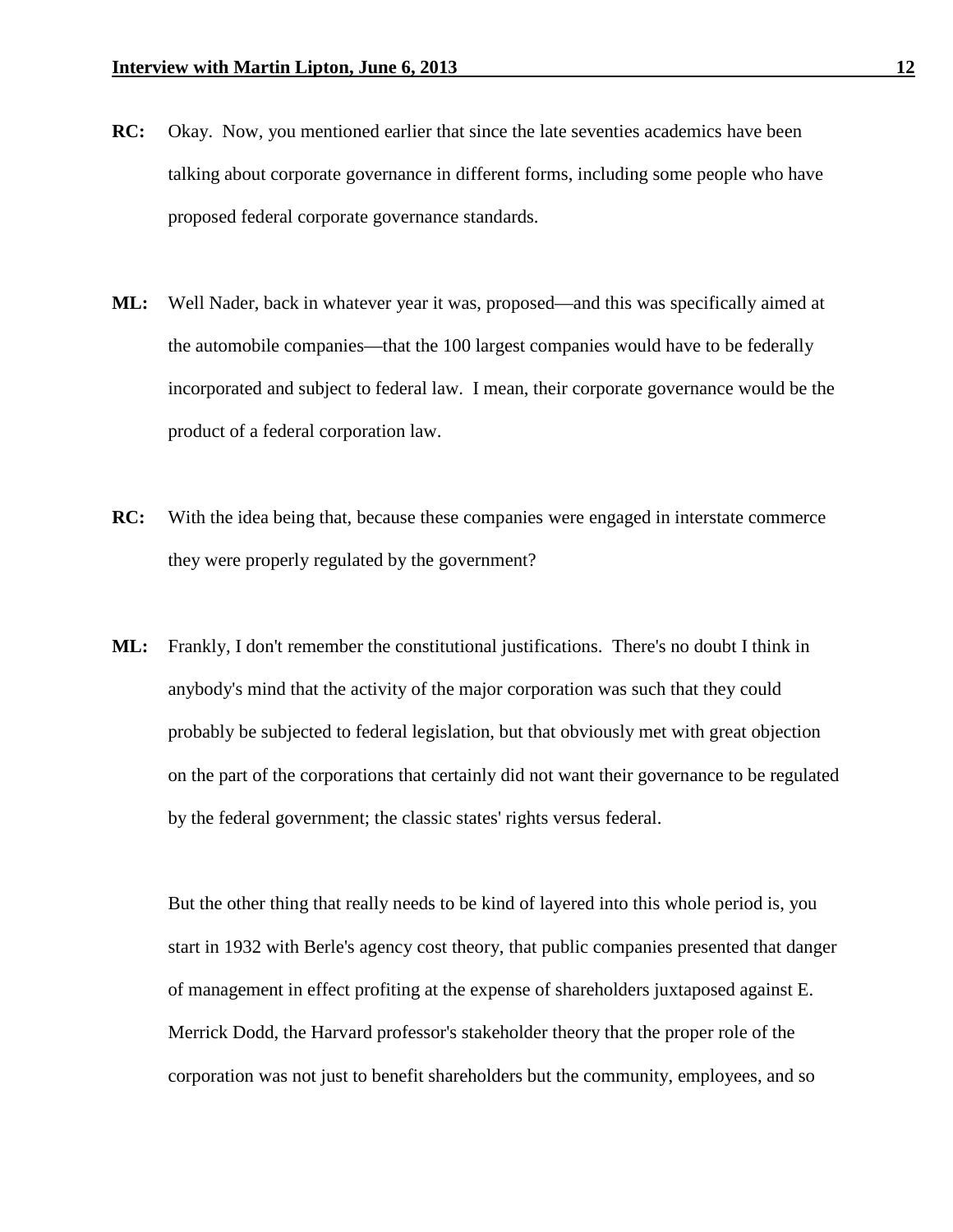on, and that it was perfectly appropriate for the board of directors to take all of that into account.

Indeed, it was that approach that I put forward in "Takeover Bids in the Target's Boardroom" in 1979, the constituency theory, as a justification for the legal ability of the board to take this action. Then, through the thirties and forties there's not much development, the Depression period, the war, and then after the war you begin to have the creation of these conglomerates, but more important than anything else you have the financialization of the markets.

Prior to the end of the Second World War, corporations were generally controlled by individuals, principally families; the heirs of founders and so on. And after the war you begin to have the development of private pension plans, mutual funds, and the institutionalization of shareholdership, and concurrently, the development of the efficient market theory, the Chicago School of Economics, Milton Friedman; Fama; Michael Jensen at Harvard, and a combination of the agency cost theory with the efficient market theory, capital markets pricing theory, and to my mind maybe more significant than any of them, the total return investment theory. So that there's a shift to focus on quarterly prices of stock instead of long-term increase in dividends, which essentially fueled shorttermism and provides an academic justification for activist hedge funds, hostile tender offers, and such.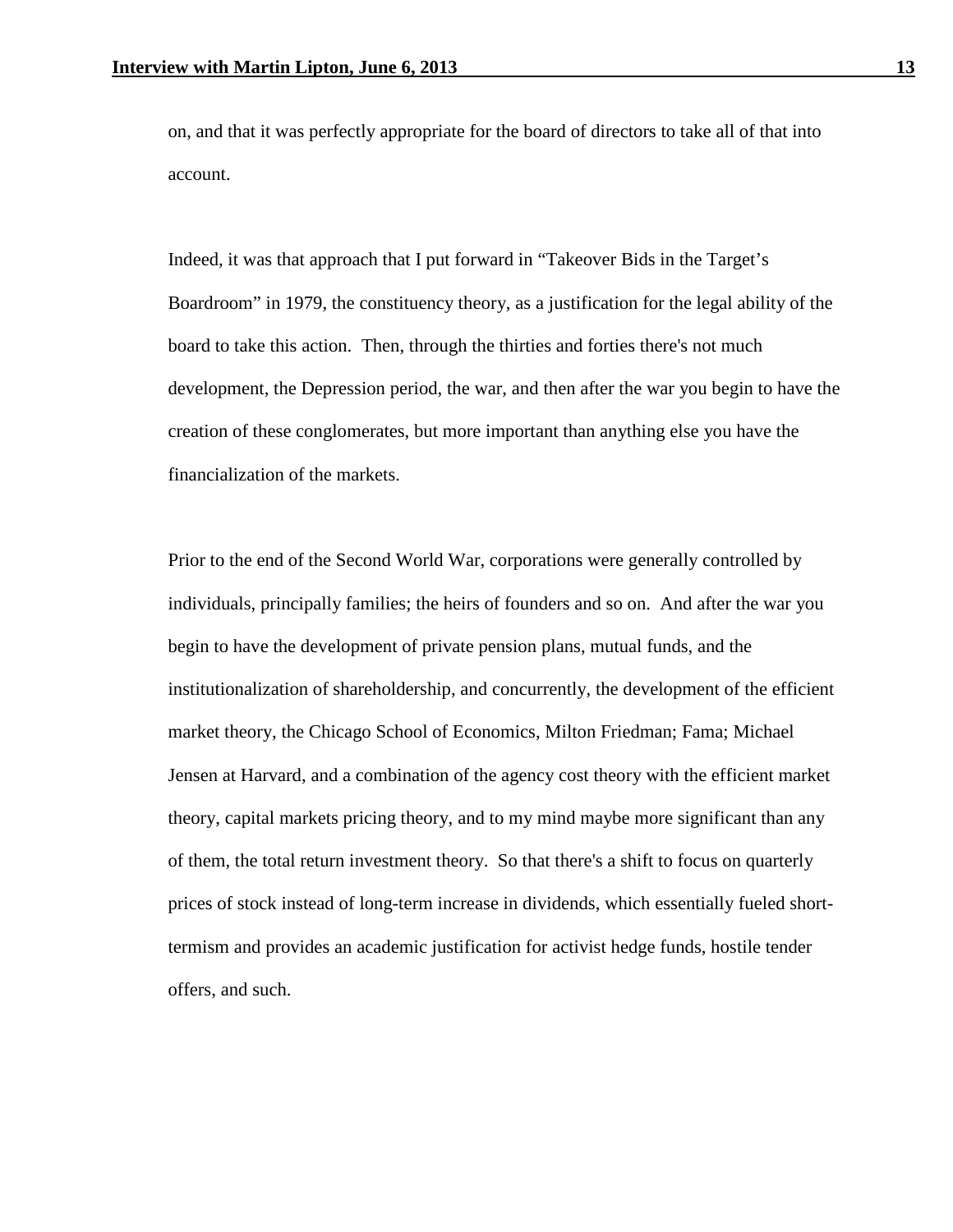And you had the Chicagoans, in response to my "Takeover Bids in the Target's Boardroom" in '79, Frank Easterbrook, who is now Chief Judge of the Seventh Circuit, and Daniel Fischel, who later became dean of the Chicago Law School, writing an article that totally refuted it and put forward a passivity theory that directors had to remain absolutely passive in the face of a hostile tender offer and could not take any action to defeat it.

- **RC:** Even including looking for better offers?
- **ML:** Even including looking for better offers. That was their original position.
- **RC:** But it seems like that would fly in the face of the purpose of a director.
- **ML:** Also in the face of logic and reason and greed, but they put it forward. They wrote article after article, Ron Gilson, Reinier Kraakman, others jumped into it. This is when Bebchuk got his start.
- **RC:** And so that idea provides the logical underpinnings for, not necessarily tender offers, but the movement that share value is primary.
- **ML:** Milton Friedman was often quoted as, "The sole purpose of the corporation is to maximize value for the shareholders." And others would say the sole purpose of the corporation is to maximize immediate value for the shareholders.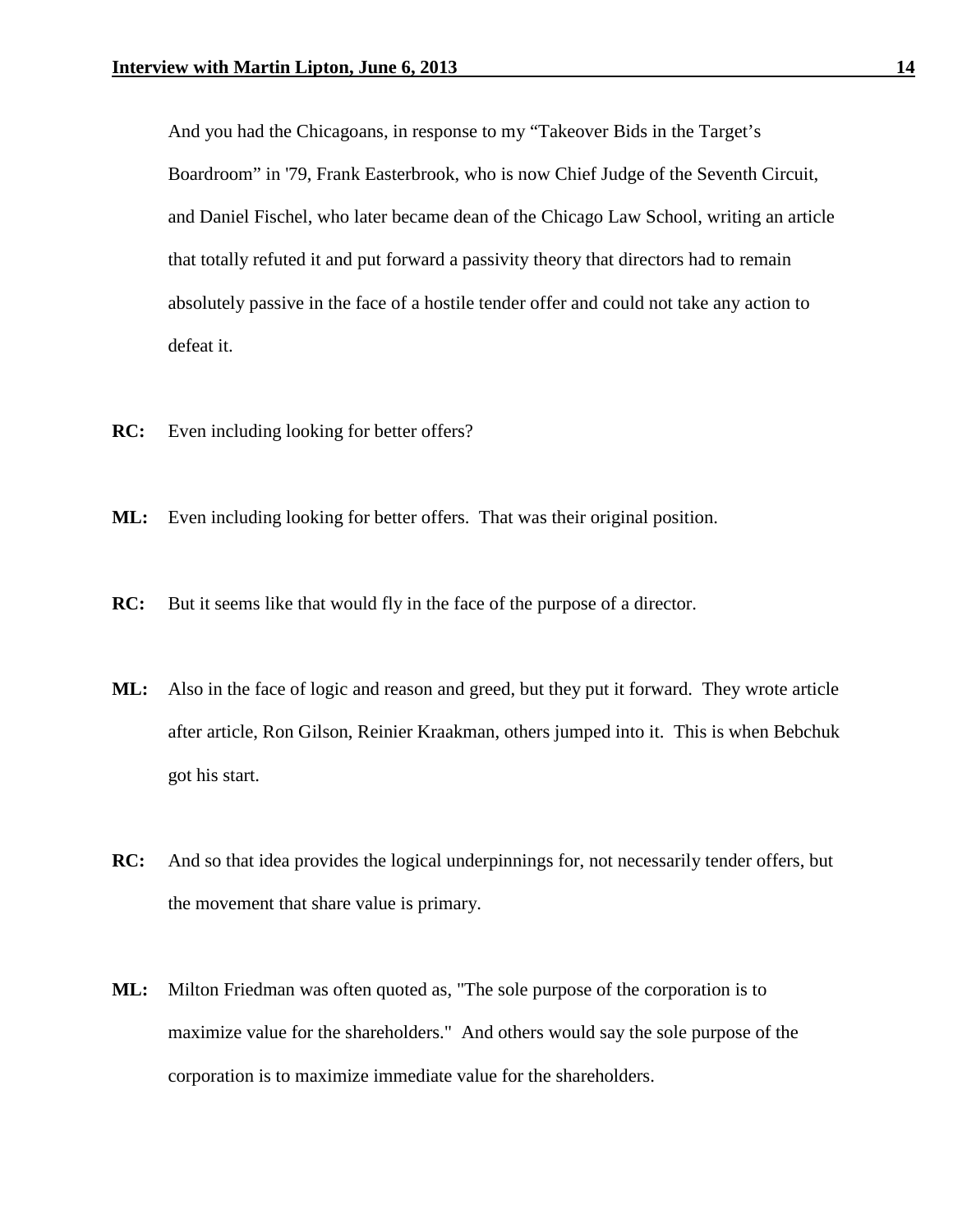- **RC:** So is there a shift to the idea of the immediate value at a specific point?
- **ML:** Yes, basically that came about with the development of the raids of the late 1960s and from then on. Remember, the Williams Act was enacted in response to dawn raids where people were accumulating shares in the open market, and so the primary purpose of the Williams Act was to eliminate dawn raids.
- **RC:** To give companies warning that there was going to be an attempt, to give them a chance to defend themselves?
- **ML:** Right, yes, and to require disclosure as to what was going on; it's arguable. It certainly wasn't to give them a chance to defend themselves, because you wouldn't have chosen a ten-day tender offer period if you were going to give a company an opportunity to defend. I think it's fair to say that the SEC, throughout the entire period, was basically shareholder-centric and justified that on the grounds that the fundamental purpose of the securities laws was to protect the shareholders and therefore it was the SEC's purpose and function to do that.
- **RC:** Which makes it sort of interesting, that the progress of things like proxy access and shareholder proposals has progressed fairly slowly.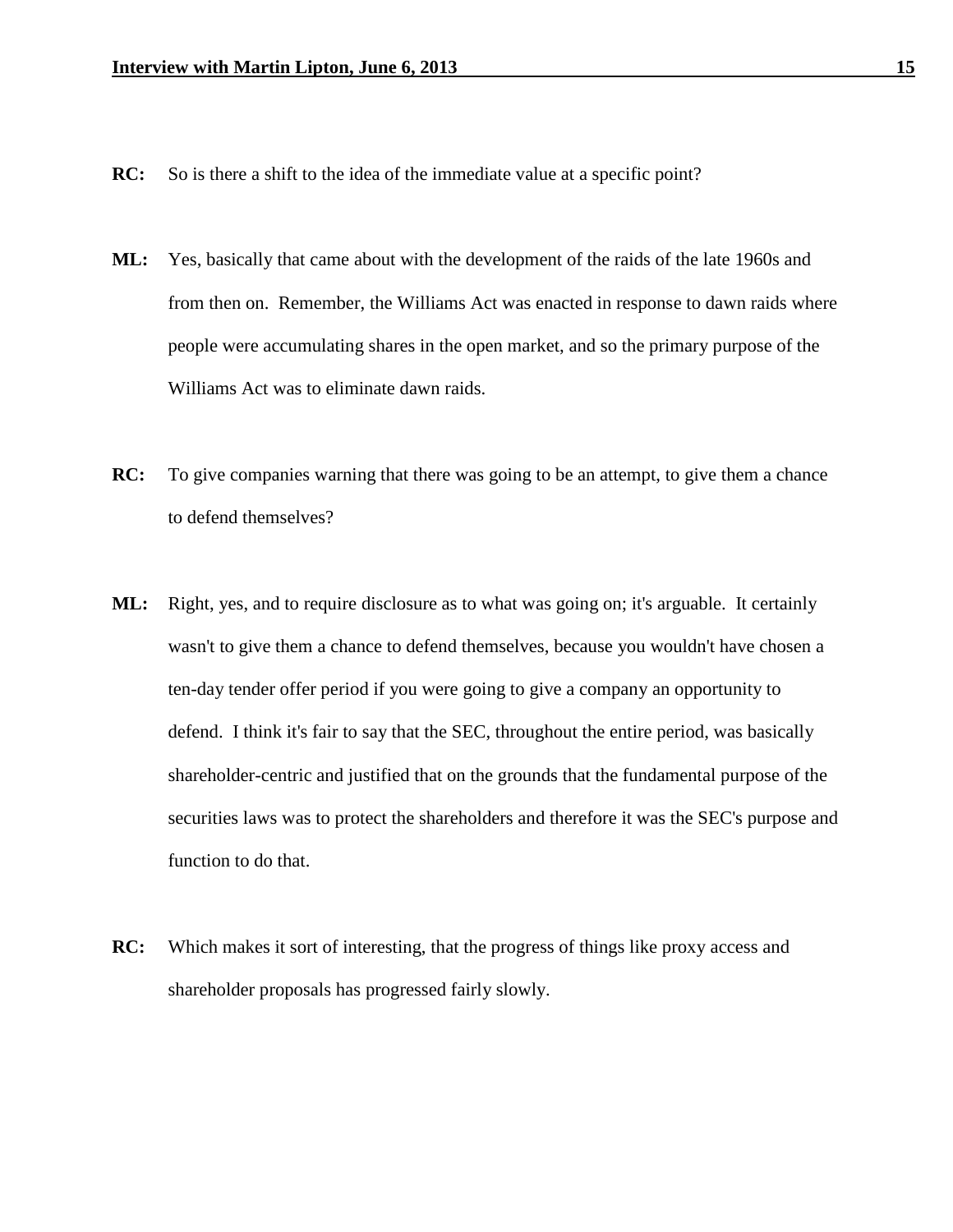**ML:** Keep in mind these were put forward for a number of years. These were not new proposals last year or the year before, and these had been on the table for a long time. And you have to include the whole 14a-8 precatory resolution scheme and so on. These had been debated and argued over the years, what the purpose was and so on.

But I would say that from an SEC standpoint, the SEC has stood as the center of debate and lobbying by those who are pursuing shareholder-centric theories and trying to maximize immediate shareholder wealth, and those who have been trying to preserve the ability of management to manage for the long-term benefit of the shareholders in the corporation and the other stakeholders, and that debate is as hot today as it has been at any time in the past. And you have Lynn Stout and Margaret Blair and a number of people now who have abandoned the efficient market theory as no longer valid and have recognized that there is a serious problem.

And then you have the retrogrades like Bebchuk who still think the efficient market theory is valid and despite any logic to the contrary will argue endlessly that the whole purpose is to further immediate shareholder profit, and that's the best thing. So it continues today, and the SEC of course is in the center of this. We put in a petition to change—I guess it's two years ago now, maybe a little more—Dodd-Frank gave the SEC the power to reduce the ten-day period under 13D by regulation. We put in a petition to reduce it to two days, and Bebchuk and his colleagues organized twenty or thirty academics to write a petition that would deter activist shareholders from coming in and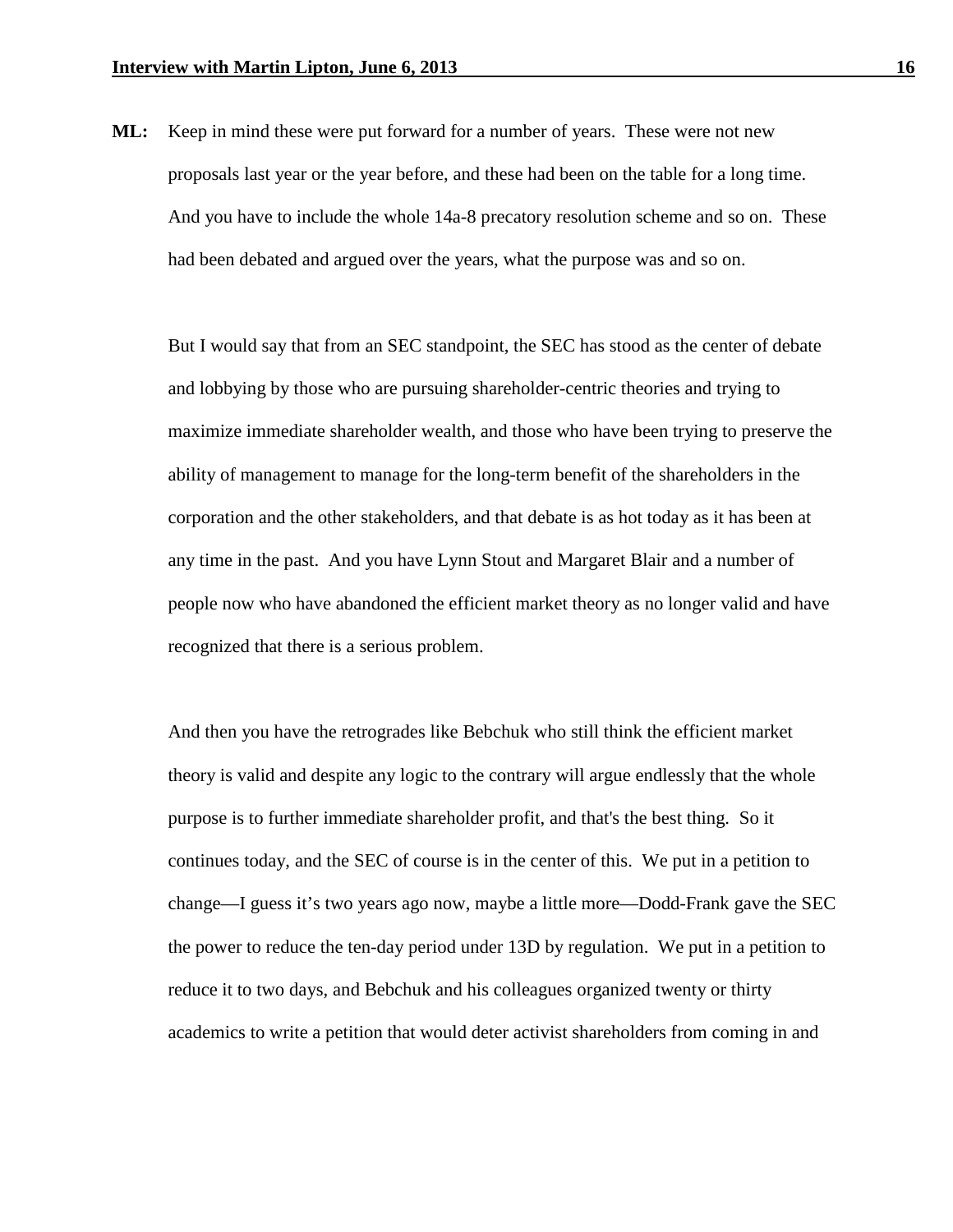stirring the pot and therefore the SEC should not do it, because it was beneficial to shareholders that activists come along and promote takeovers.

- **RC:** So the extra time in the window would allow between two days and ten days.
- **ML:** Just to enable them to secretly accumulate more shares, and obviously we argued that that's unfair to the shareholders whose shares are being purchased, not knowing that this accumulation is going on and what the intention is. The SEC has not taken action on it; it's still pending before the SEC. Whether they're ever going to take action, I don't know. You're familiar with the proxy access situation and the litigation, and now it basically looks to me like the SEC will never try to reinstitute it and is just going to leave it to—if shareholders want it they can start a proxy fight to impose it and 14a-11 now permits shareholders to go ahead and do that, but the mandatory 14a-11 is gone.

And so I think the last point was Dodd-Frank basically enhanced the powers of the SEC with respect to a number of different things, say-on-pay and the 13D rules. Dodd-Frank subsumed Chuck Schumer's Shareholder Bill of Rights, so his Shareholder Bill of Rights was not enacted but parts of it subsumed within Dodd-Frank.

**RC:** I'm not familiar with Schumer's Shareholder Bill of Rights.

**ML:** Well, basically it was to pick up all of what's called good practices, best practices today.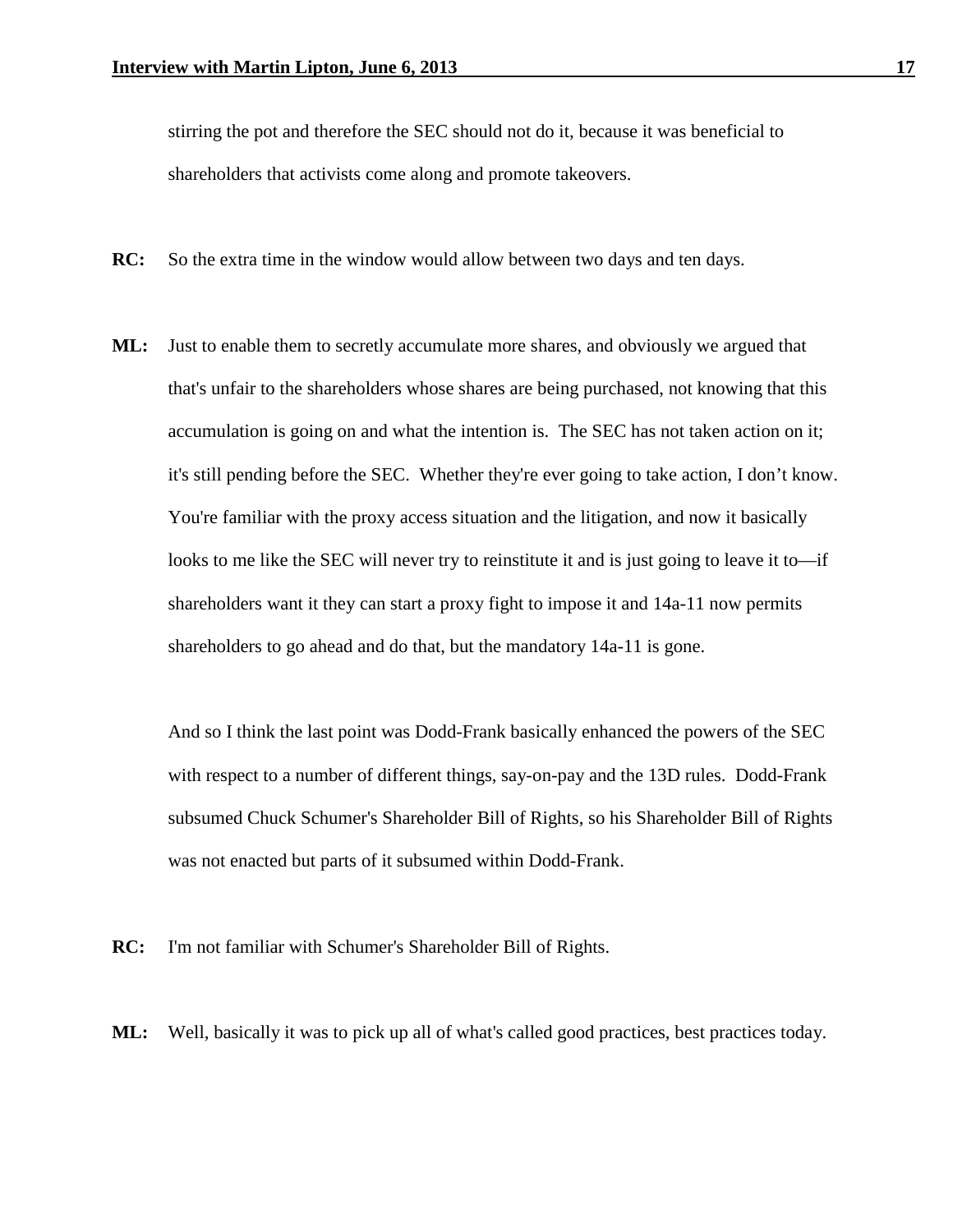- **RC:** And these are the initiatives that are primarily promoted by activist shareholders?
- **ML:** Yes.
- **RC:** So the activist shareholders, you mentioned that 1985 was sort of the watershed year for them. Was there something about that time period?
- **ML:** I think it was coincidental that we had the Delaware decisions that year. I think it came about because of the buildup of activity from '74 on. In other words, you had a steady buildup of activity and all that had really happened that was substantive was the change in the tender offer period and the Poison Pill, and the tax legislation with respect to greenmail. On the shareholder side, spurred by academics and so on, and the unions, union pension funds—have you interviewed Damon Silvers?
- **RC:** I have not.
- **ML:** You should. You should interview him. He's Deputy General Counsel of the AFL-CIO. You will find that he has been a major factor in this for a long time. And I think what happened was that the shareholder-centric people were frustrated, and the managementcentric, director-centric people were frustrated, so they were coming up with things like the Poison Pill, and whenever you get that kind of clash of activity out in the market sooner or later litigation and legislation happens. It just so happened that in 1985 you have the four cases in Delaware, and you had the development of organizations to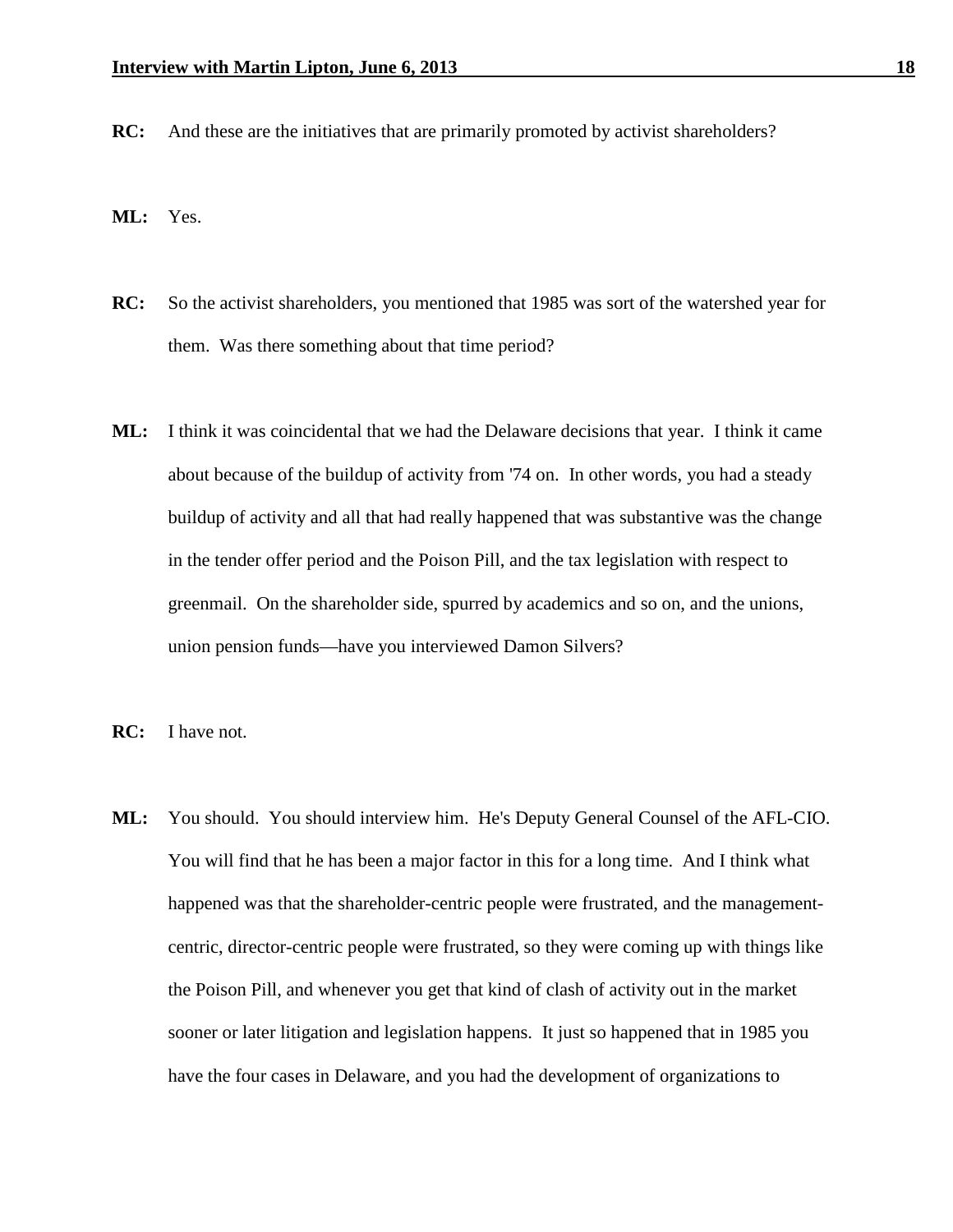promote the policies of the opposing sides. Also, I left out that Boone Pickens at one point had organized the United Shareholders of America.

- **RC:** It just is interesting to me that they would organize, even though these ideas of these tender offers is driving short-term gains, so I would think that the hostile takeovers would be in the same vein as what the shareholders wanted in terms of maximizing value.
- **ML:** Well see, I think that the real question is what is the real fiduciary duty of all of these people and what is the duty of the SEC to shareholders? If you step back from the immediacy of stock market prices it's obvious that there's an enormous friction cost in all of this activity, and it's also obvious that what's truly in the interest of the beneficiaries of pension funds and the holders of mutual funds is the long-term increase in the value of their holdings.

And to the extent that almost the entire activity is focused on short-term, quarter-toquarter stock market prices, you are deterring investment for the long term, you are deterring truly maximizing the value of the investment, but even more important you are causing gaps in employment, you're deterring investment that would increase the economic benefit for the entire population, and in fact you are putting a very significant limitation on growth in GDP.

And quite obvious, if you limit R&D, if you limit CAPEX, if you require companies to constantly lay off people in order to try and maintain quarterly earnings, you are having